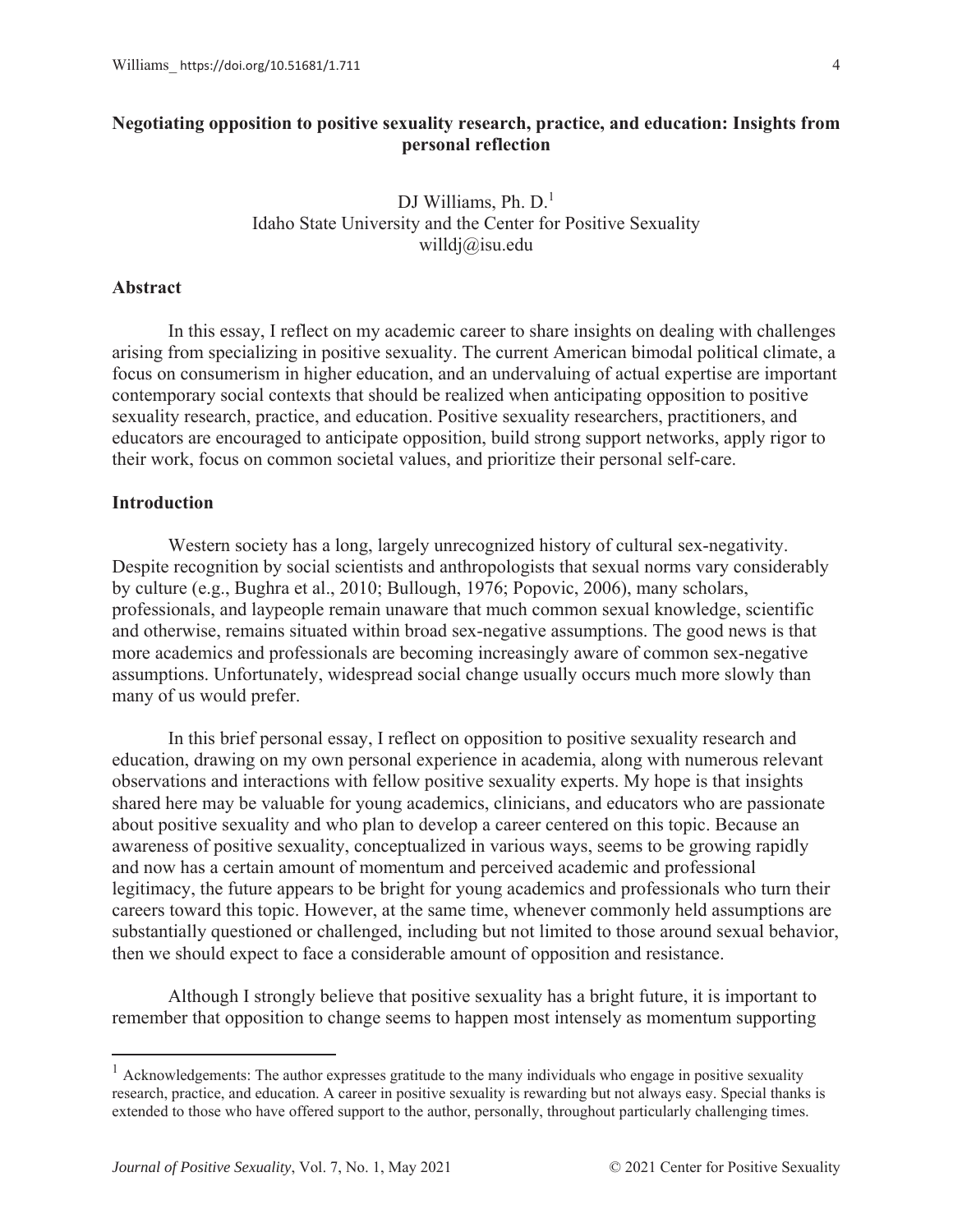new ways of thinking builds, thus gaining traction within the mainstream. Also, current societal conditions further complicate the specific nature of contemporary opposition to positive sexuality research and education—specifically, the polarization of American politics; the functional shift in higher education to a consumer model; and the common failure to understand epistemological differences, and thus outcomes, related to research methods and knowledge production. As Nichols (2017) recently documented, there is widespread ignorance of, and worse, disregard for, formal expertise. In other words, there is a large percentage of the population that does not understand research processes and how to evaluate critically various types and sources of information (Nichols, 2017).

Politically, there seems to be a battle, unfortunately, between American extremes (right vs. left) on a wide range of social issues; thus, moderates seem to be drawn increasingly toward one side or the other. However, opposition to positive sexuality potentially can arise from anywhere on the conservative-liberal continuum, and "fighting battles," in contrast to peacemaking, is the current norm (Williams et al., 2019). Also, higher education has changed dramatically in recent decades and has adopted a consumer model (Nichols, 2017); thus students (as paying consumers) seem to have more political power within educational institutions than ever before. Finally, postmodern and poststructural theoretical orientations, which emerged as an important methodological critique of positivist science as the only legitimate method of inquiry (Gergen, 2001), have instead functioned for many as a replacement for rigorous scientific process and has given rise, unfortunately, to an all-too-common attitude that any opinion is just as valid as any other opinion. Such a simple irrational attitude not only lacks sophistication, but it can lead to dangerous outcomes. Of course, while diverse rigorous methods for obtaining knowledge have value, some research methods are much better suited to answer particular questions, while other methods can help answer different questions. While it is beyond the focus of this paper to delve into the above issues in depth, suffice it to say that the above issues within the current social and political world seem to shape, at least in some substantial part, opposition to positive sexuality research and education.

# **Reflecting on an Academic Career: Insights for Navigating Opposition**

When I began my Ph.D. studies two decades ago, much of my research program focused on sexual crime. I quickly discovered that while an accumulating body of scientific research on sexual offending issues moved in one direction, sexual offending policy had quickly progressed in the opposite direction. It has been well documented that contemporary U.S. sexual offender policy is based almost entirely on myths and moral panic, not science and research (Quinn et al., 2004; Williams et al., 2015a). As I became familiar with the research literature on sexual behavior more broadly, I further discovered that common attitudes on other sexuality topics, such as sex education, alternative sexual identities, and sex work, were also rooted in myths rather than actual research and scholarship. As a doctoral student, I discovered that learning about sexual behavior was fascinating. After reading study after study, I became more uncomfortable with the everyday injustices that occur directly due to mismatches between rigorous sexuality research and common social attitudes rooted in sex-negative myths. Dominant social discourses in western culture have produced largely unchallenged assumptions about sexual behavior and subsequently exerted increased political control over those who engaged in supposedly "deviant" behavior, yet an accumulating body of scholarship continues to challenge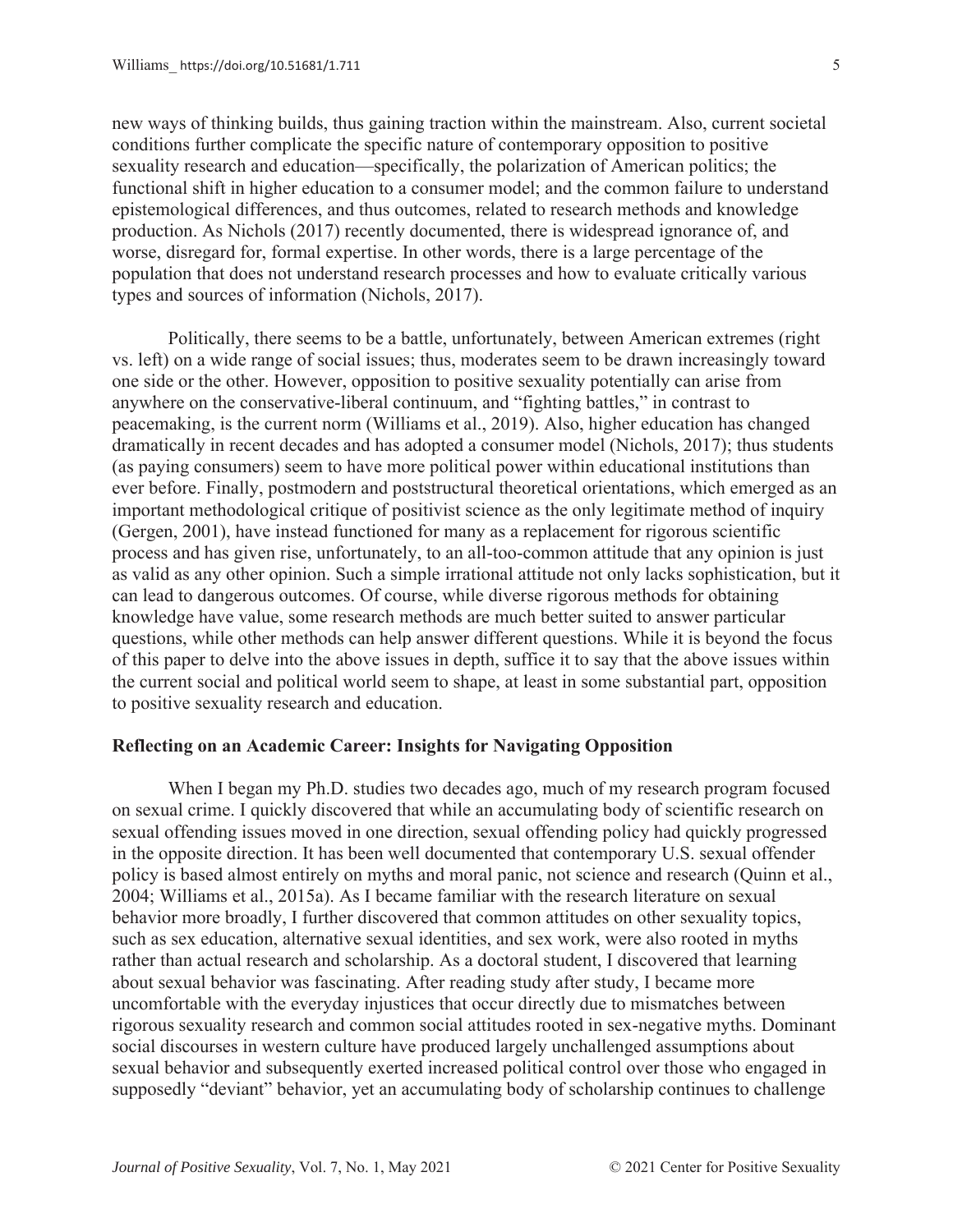such assumptions. A combination of (a) the biopsychosocial complexity of sexual behavior and (b) the everyday social injustice due to mismatches between research and practice sparked a new research interest, consensual bondage and discipline, dominance and submission, and sadomasochism (BDSM) that has spanned my entire academic career from Ph.D. student to full professor.

# *"Follow Your Bliss"—Carefully!*

While conducting initial research, as a participant, on (BDSM) as a postdoctoral fellow, I was warned by a thoughtful professor to carefully consider the problems that may arise simply by researching alternative sexuality topics. Researching alternative sexuality and BDSM might be "career suicide," she had wisely explained. She stated that higher education is not as open as many people think and that researching taboo topics brings intense stigma, including by academic colleagues. This observation has been documented over the years by several sex researchers (i.e., Attwood, 2010; Hammond & Kingston, 2014; Israel, 2002; Thomas & Williams, 2016). Early scholars studying BDSM faced significant stigma by academic institutions and colleagues due to their chosen topic (Jobson, 2020; Weinberg, 2020). Decades later, federal granting agencies in the U.S. are not yet willing to fund positive sexuality research; thus, faculty positions at research universities where securing federal funding is a tenure requirement may not be the best fit for young positive sexuality scholars.

However, after carefully considering the likelihood that some career opportunities would not be available due to researching taboo topics - including BDSM and alternative sexuality - I remained fascinated with trying to understand diverse sexual behavior. I personally felt strongly that both common social attitudes and policy should be based primarily on sound research and scholarly analysis, not historical myths and popular opinion. I decided that following my research passion, as numerous other brave scholars in the field of human sexuality have done, was the right course for me. I feel fortunate that my professors in graduate school were encouraging and supportive while also acknowledging and advising me to be prepared for potential problems that might arise simply due to my choice of research topics.

#### *Anticipate Opposition*

In 2006, I accepted a tenure-track faculty position. As a new assistant professor, I reached out by email to two senior professors at other institutions who had enjoyed very successful careers focused on understanding diverse sexual behavior. I asked for any advice they would be willing to share regarding starting an academic career and, hopefully, my following in their large footsteps. Both were very supportive and shared excellent advice, including a clear warning that strong opposition inevitably would come—in other words, it was not a matter of if, but when. They emphasized the importance of expecting opposition and being prepared for it. Both had observed that it is impossible to keep everybody happy when conducting research on human sexuality and other sensitive topics. These two wise scholars, who both had received prestigious awards for their teaching and research, had faced fierce opposition in their own careers. One dealt with systemic public outcry for him to be fired, and he was sent numerous death threats by anonymous people who apparently were not pleased with his topics of expertise.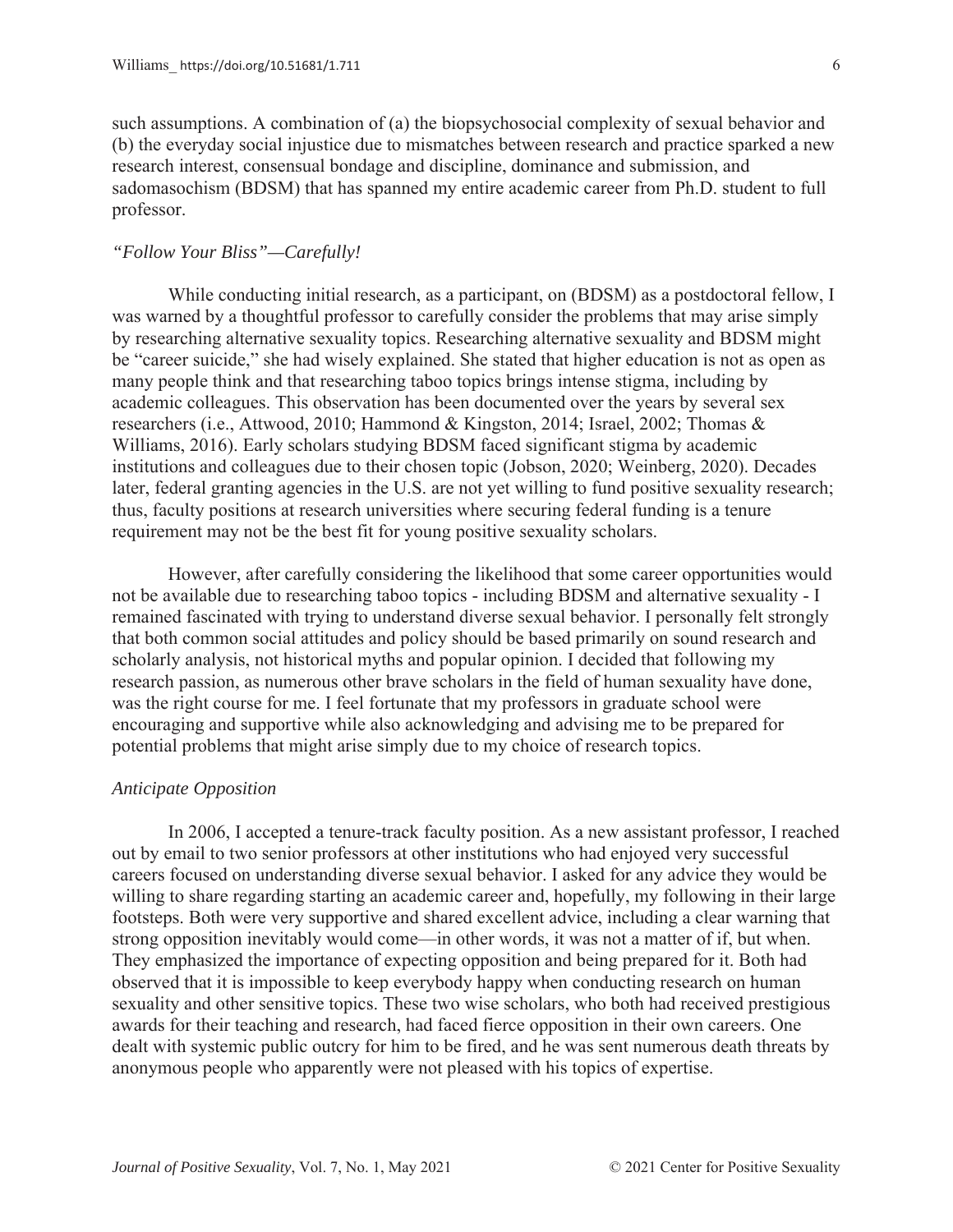For the first five years or so following my entrance into academia as a faculty member, things went reasonably smoothly. I heard about various gossip about me that apparently circulated within the conservative regional area where my university is located. I expected gossip, of course, but did not think too much of it. Then, seemingly out of nowhere, on a sunny spring morning in 2011, I was instructed to report to my dean's office immediately for an emergency meeting. Present at the meeting were the dean, associate dean, department chair, and me. Apparently, a powerful state senator was not pleased about my expertise on sexuality and had called the university administration demanding that I be fired. I was accused of conducting a "salacious" and "inappropriate" teaching activity during an upper division/graduate level criminology class. The supposedly intolerable class activity, as part of a module on sexual offender supervision, focused on dealing therapeutically with offenders' sexual fantasies in treatment and involved students anonymously creating a sexual fantasy while also being able to read such material written by others in a professional, matter-of-fact manner—just as a therapist or law enforcement officer would do in a clinical or legal setting. This educational activity is important preparation for developing professional competence to work with sexual offenders. In the end, all my syllabi, course materials, and class evaluations were reviewed and thoroughly scrutinized. I provided additional material to support my scholarship on sexual behavior, including copies of emails with advice from the two senior sexuality scholars that I had reached out to when I began my career. My preparation was essential in me keeping my job.

Apparently, I was watched very closely for several years by those who continually sought my job termination. These years were stressful, to say the least. Fortunately, I had outstanding support from my dean, associate dean, and numerous internal and external colleagues. I was still able to achieve tenure and promotion to associate professor on time, as well as a recent promotion to full professor by a new university administration. Although I withstood administrative scrutiny and continued to succeed academically, I was not as prepared as I should have been for that experience and the emotional toll that it has taken. I still refuse to use an office phone due to post-traumatic reaction from seeing that a threatening message may be waiting. Thankfully, the current administration is far more supportive and protective of academic freedom than the previous one. I still cannot help but be cautious, however.

#### *Network and Build Support*

Due to both stigma and the likelihood of opposition to positive sexuality education and research, it is important for those pursuing a career in positive sexuality to connect with other scholars and professionals, both within and outside of one's academic institution, if possible, who do similar work. In other words, both internal and external academic support is needed. I started to network early in my career but would have benefited from additional mentoring and career support. Connecting with supportive positive sexuality colleagues can be extremely valuable, of course, in dealing with both blatant and also more subtle forms of opposition that may arise. It also may be wise to connect with campus programs (and faculty) that focus on diversity resources, LGBT studies, and social justice. Strong mutual support offers strength and protection that may be needed should significant opposition arise. Furthermore, strong professional networks help sustain motivation over time while reminding us that although our work may be difficult, it remains important and valuable.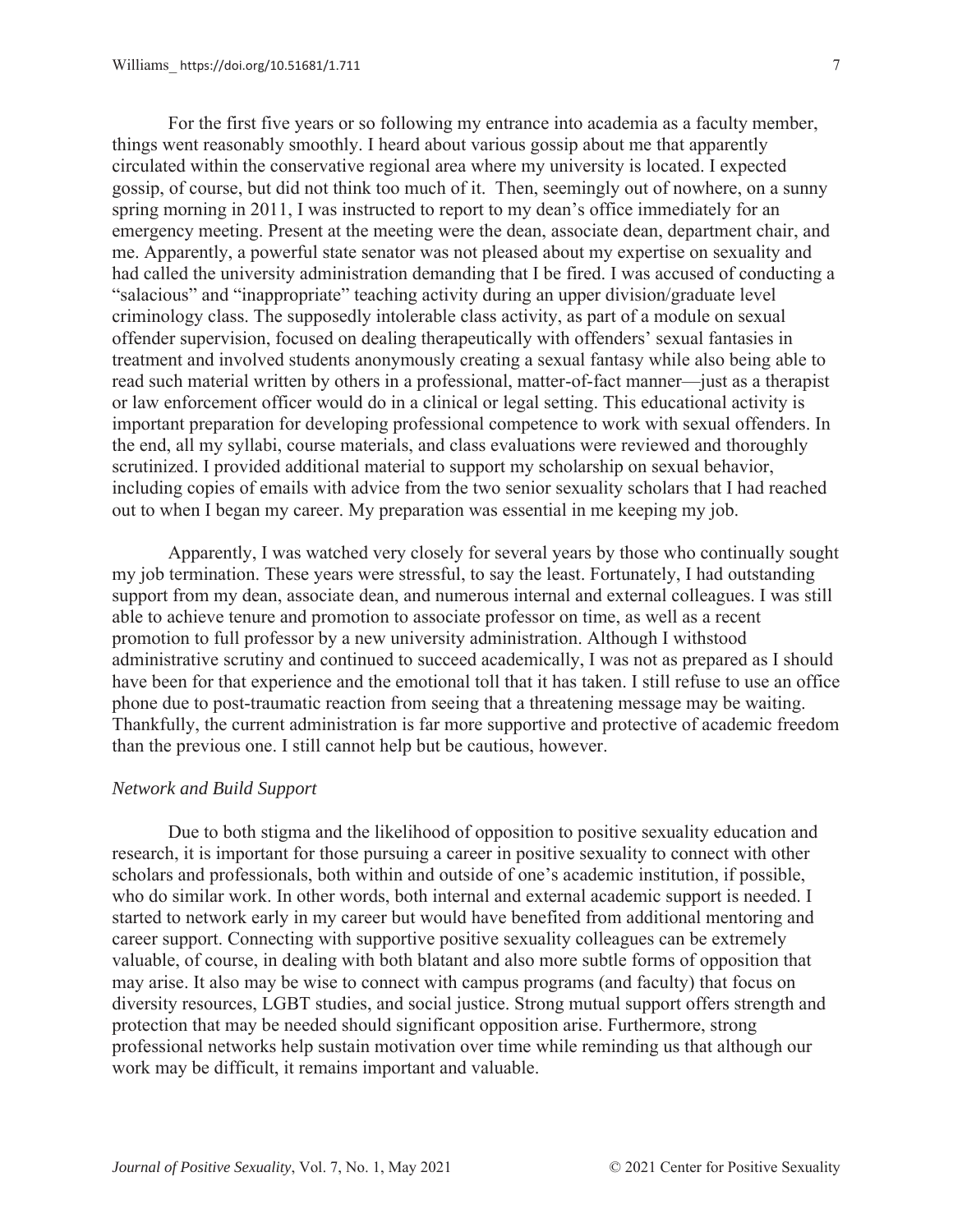Several nonprofit organizations do outstanding professional work related to positive sexuality, including the Center for Positive Sexuality (CPS), National Coalition for Sexual Freedom (NCSF), Community-Academic Consortium for Research on Alternative Sexualities (CARAS), The Alternative Sexuality Health Research Alliance (TASHRA), and the Woodhull Freedom Foundation (WFF). These organizations often work together and support each other while providing opportunities for various professionals to obtain more knowledge, skill, and support. Not surprisingly, several leaders in these organizations have experience successfully navigating various experiences of opposition to positive sexuality.

# *Emphasize Professional Ethics and Common Social Values*

Opposition to positive sexuality typically is rooted in common sex-negative attitudes about specific sexual behaviors (and people who engage in such behaviors). However, when defending positive sexuality research and education, it may be particularly beneficial to focus primarily on professional ethics and common social values. Formal codes of ethics across the helping professions (i.e., counseling, medicine, nursing, psychology, social work, etc.) explicitly promote client self-determination, human diversity, cultural sensitivity (including an awareness of one's own biases), and social justice. The helping professions also emphasize the importance of research-informed practice. Positive sexuality, of course, should reflect these same basic ethical principles (Williams et al, 2015b). Negotiating opposition, then, may be more successful by gently addressing standard ethical issues relevant to human diversity, social justice, cultural bias, and so forth, rather than defending topics—including specific behaviors, subcultures, communities, or assumed outcomes. Depending on the opposition, it can also be helpful to mention, as examples, more familiar historical movements around human rights where false assumptions once reigned but substantial progress has since been achieved. In other words, the process of stereotyping, marginalizing, and discriminating against a particular group of people is generally the same. Various individuals and communities, now assimilated into the mainstream, have been (mis)labeled historically as "dangerous" and/or "deviant" until much more knowledge became available.

### *Apply Rigor*

Critics of positive sexuality issues often seem to focus on restricting professional work (i.e., research, teaching, practice) dealing with taboo topics. In addition to emphasizing ethics, researchers, practitioners, and educators should also highlight that scholarly rigor is present in their work. Researchers should strive to conduct methodologically sound investigations, acknowledge limitations, and not overstate or overgeneralize findings. The work of educators and practitioners should be rooted in current, relevant scholarship that can highlight the potential contributions of a positive sexuality approach. Rigor also should be applied to critique various studies, theories, and common assumptions about all sorts of sexuality topics. When considering the application of "evidence" to one's academic and professional work, it is worth remembering that evidence can be scientific, historical, and cultural, though each of these types of evidence has limitations. My experience has been that professional engagement in positive sexuality topics is not difficult to defend when discussions focus on ethics and scholarly rigor.

*Create a Self-Care Plan—and Follow it!*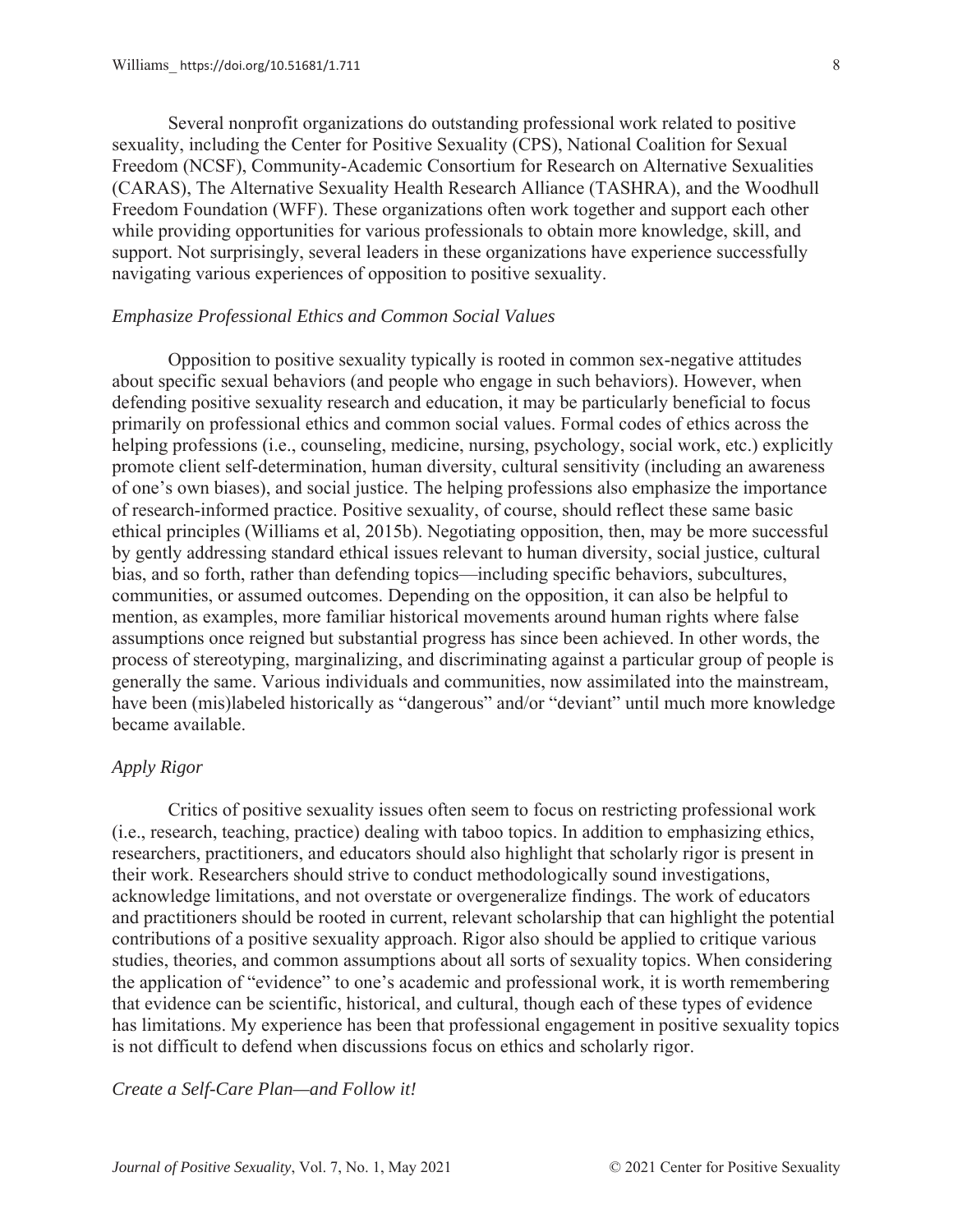A career in positive sexuality, whether as an academic or other professional, can be rewarding but also stressful, especially when the potential for encountering negative appraisal from others is likely. It is valuable, then, to create and follow a basic self-care plan. Incidentally, the need for regular self-care among practitioners across the helping professions continues to be recognized—so much so that the American Nurses Association (ANA, 2015) explicitly included self-care in the latest edition of its Code of Ethics. Under Provision 5.2: Promotion of Personal Health, Safety, and Well-Being; nursing professionals "should eat a healthy diet, exercise, get sufficient rest, maintain family and personal relationships, engage in adequate leisure and recreational activities, and attend to spiritual or religious needs" (ANA, p. 35).

For many professionals, practicing regular self-care is quite difficult due to occupational time demands. Of course, some positive sexuality scholars and professionals participate in BDSM or fetish activities as a part of their self-care, and the decision to out oneself or not should be well thought out (Williams et al., 2021). However, all academics and professionals should have the right to self-determination in their private lives, just like everyone else, so long as formal laws and professional ethical requirements are followed. Wisdom should be applied, of course, but personal preferences to engage in positive sexuality activities should be defensible according to relevant research and professional ethics.

Reflecting on my own career, I have been quite successful at setting boundaries around professional demands in order to nurture self-care and sustain some degree of life balance. Although I initially underestimated the intensity of opposition I would encounter, my consistent, basic self-care probably got me through the incredibly stressful experience of facing serious threats to my job. Today, I insist that students I supervise create and follow a basic self-care plan, which includes salubrious recreation and leisure activities, whatever these may be, during personal time.

# **Conclusion**

The positive sexuality movement is growing rapidly worldwide, thus producing new ways to approach research, education, and professional practice. Communities of specialized positive sexuality practitioners also collaborate with scholars and professionals (such as CARAS) to share knowledge and provide mutual support. However, while this rapid growth is exciting, it also can result in sometimes fierce opposition by various individuals, communities, and institutions that reflect attitudes and assumptions still thoroughly immersed in sex-negativity. Thus, there remains a strong need for positive sexuality researchers and professionals to be prepared to encounter professional marginalization and intense political opposition. In contemporary American society, there seems to be political polarization rooted in ubiquitous war-making, a widespread consumer-driven approach to higher education, and a lack of general literacy regarding understanding and critiquing knowledge production and application (see Nichols, 2017). In contrast to common political strategies of fighting various wars and weaponizing opposing beliefs, I believe positive sexuality should reflect peacemaking as much as possible, yet peacemaking sometimes requires defense against attacks (Williams et al., 2019). The crux of this paper is about insights that may be useful for positive sexuality researchers, educators, and practitioners to defend against potential opposition.